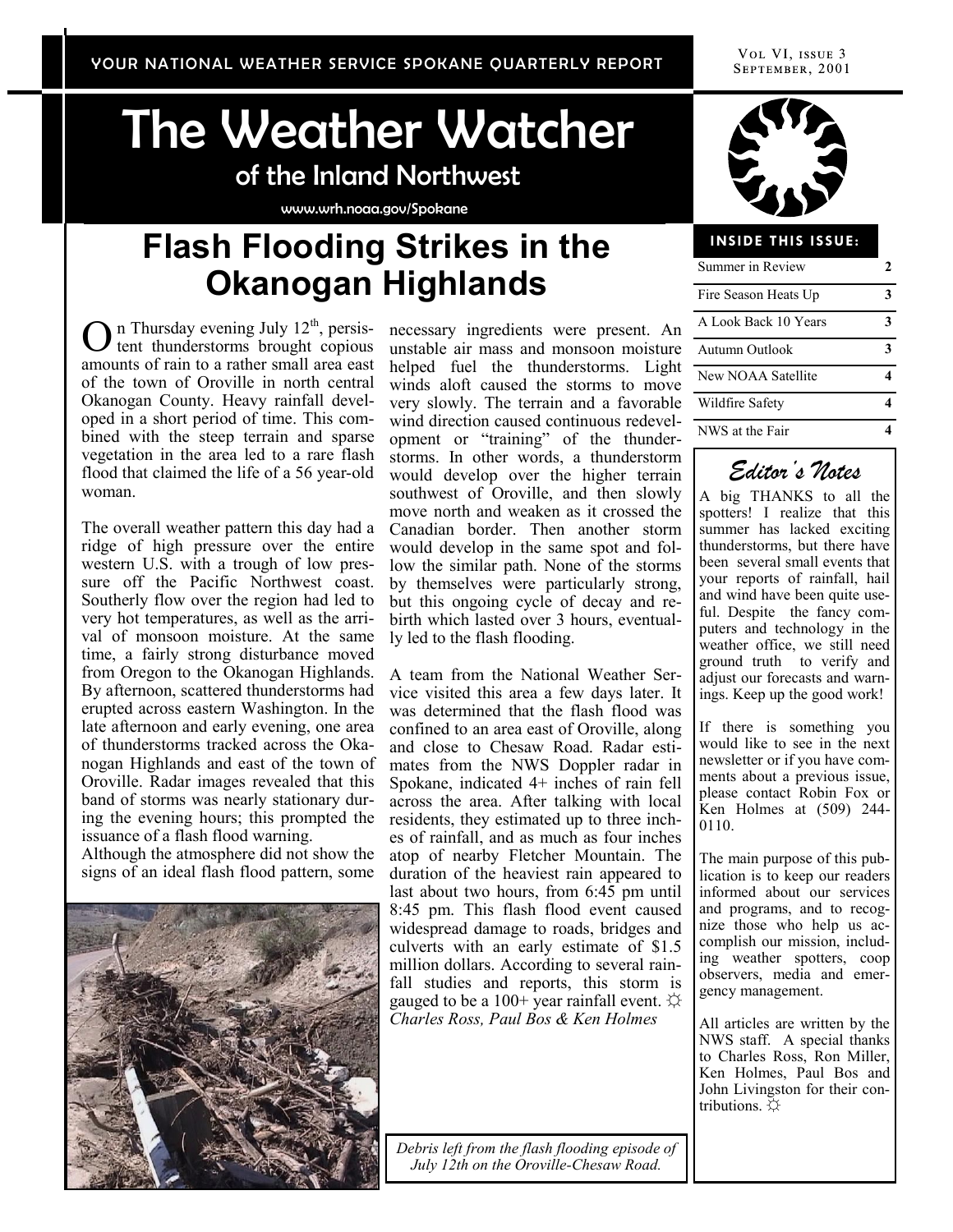Spokane received 1.4" of snow on Sept. 23, 1926.

## **A Dry but Seasonal Summer**

 $\int$ ith Labor Day past, it's time to take a look back at the Summer of 2001. Our winter

and spring drought continued into the summer. Except for Wenatchee in June, all sites were below their normal precipitation amount. For the period 1 Oct - 31 Aug, here's how this year compares to normal and ranks (# in parentheses) with the driest year on record:

|         |  | 2000-2001 Norm Driest Ever                        |
|---------|--|---------------------------------------------------|
|         |  | Wenatchee 5.16" (5th) 8.16" 3.23" ('76-77)        |
|         |  | <b>Lewiston</b> 9.21" (11th) 12.36" 6.86" (65-66) |
| Spokane |  | $9.50$ " (6th) $15.51$ " $8.48$ " ('76-77)        |

The summer got off to a cool start in the month of June. Daytime highs were 4° or more below normal. Interestingly, this is the 3rd consecutive cool June. In fact, 8 out of the last 9 Junes have been cooler than normal. One of the more noteworthy events in the month was a severe thunderstorm episode on the 27th. Storms developed in the southwest end of the Basin and moved off to the north-

# **Summer Weather Statistics Summer Weather Statistics**

| <b>Wenatchee Airport</b>                                                                                                                                          | Jun                                                        | Jul                                                           | Aug                                             | Total                                                      |
|-------------------------------------------------------------------------------------------------------------------------------------------------------------------|------------------------------------------------------------|---------------------------------------------------------------|-------------------------------------------------|------------------------------------------------------------|
| Average High Temp                                                                                                                                                 | 73.4                                                       | 86.1                                                          | 87.9                                            | 82.5                                                       |
| Departure from Normal                                                                                                                                             | $-5.7$                                                     | $-0.6$                                                        | $+2.2$                                          | $-1.3$                                                     |
| Average Low Temp                                                                                                                                                  | 51.4                                                       | 60.3                                                          | 61.7                                            | 57.3                                                       |
| Departure from Normal                                                                                                                                             | $-3.0$                                                     | $+0.5$                                                        | $+1.8$                                          | $-0.2$                                                     |
| <b>Total Precip</b>                                                                                                                                               | 0.72                                                       | 0.07                                                          | 0.23                                            | 1.02                                                       |
| <b>Lewiston Airport</b>                                                                                                                                           | Jun                                                        | Jul                                                           | Aug                                             | Total                                                      |
| Average High Temp                                                                                                                                                 | 75.8                                                       | 87.1                                                          | 92.4                                            | 62.6                                                       |
| Departure from Normal                                                                                                                                             | $-4.0$                                                     | $-1.9$                                                        | $+4.1$                                          | -0.6                                                       |
| Average Low Temp                                                                                                                                                  | 50.8                                                       | 60.1                                                          | 60.6                                            | 57.2                                                       |
| Departure from Normal                                                                                                                                             | $-3.1$                                                     | $+0.9$                                                        | $+1.7$                                          | $-0.2$                                                     |
| <b>Total Precip</b>                                                                                                                                               | 1.12                                                       | 0.59                                                          | 0.14                                            | 1.85                                                       |
| Departure from Normal                                                                                                                                             | $-0.13$                                                    | $-0.08$                                                       | $-0.64$                                         | $-0.85$                                                    |
| <b>Spokane Airport</b><br>Average High Temp<br>Departure from Normal<br>Average Low Temp<br>Departure from Normal<br><b>Total Precip</b><br>Departure from Normal | Jun<br>70.7<br>$-4.0$<br>46.6<br>$-2.9$<br>1.10<br>$-0.16$ | Jul<br>82.6<br>$-0.5$<br>54.2<br>$-0.5$<br>0.28<br>-0.39-0.46 | Aug<br>86.0<br>$+3.5$<br>56.2<br>$+1.7$<br>0.26 | Total<br>79.8<br>$-0.3$<br>52.3<br>$-0.6$<br>1.64<br>-1.01 |

east. Wind gusts to 59 mph and 1" hail were reported, along with heavy rainfall.

By start of July, the weather had turned noticeably warmer. The 4th of July weekend was quite hot, with readings between 95° and 105°. With the heat came the fire season. Dry lightning sparked the first major fires of the season on the 9th and 10th in Okanogan county. A cool and wet period by mid July helped contain those fires. This was short lived as temperatures heated up again by the end of the month.

August proved to be a hotter than normal month. Daytime highs were 2-4° warmer than usual. And while there weren't any severe thunderstorms in August, there was a considerable amount of dry lightning. By mid month, large wildfires were burning in many locations. But similar to the previous month, it turned cool and wet by the end of August which helped firefighters get a handle on the wildfires.

*So, what kind of summer was it?* Based on the average temperatures, it looked to be pret-

ty close to normal. A cool June was offset slightly by a warm August, but average temperatures can be misleading. A couple of really cool or really hot days can skew the results. So another way to look at it is how many days did the high temperature make it into the 80s and/or 90s.

|                | $+80^\circ$ | $+90^\circ$ |
|----------------|-------------|-------------|
| Wenatchee      | 57(61)      | 26(29)      |
| Lewiston       | 65(68)      | 39(40)      |
| <b>Spokane</b> | 49(51)      | 16(17)      |

In all cases, the number of days of  $+80^{\circ}$  and  $+90^{\circ}$ F were just shy of what we get on average (# in parentheses). In fact, this marks the 3rd summer in a row where our temperatures were near normal or slightly below normal. ☼ *Ron Miller*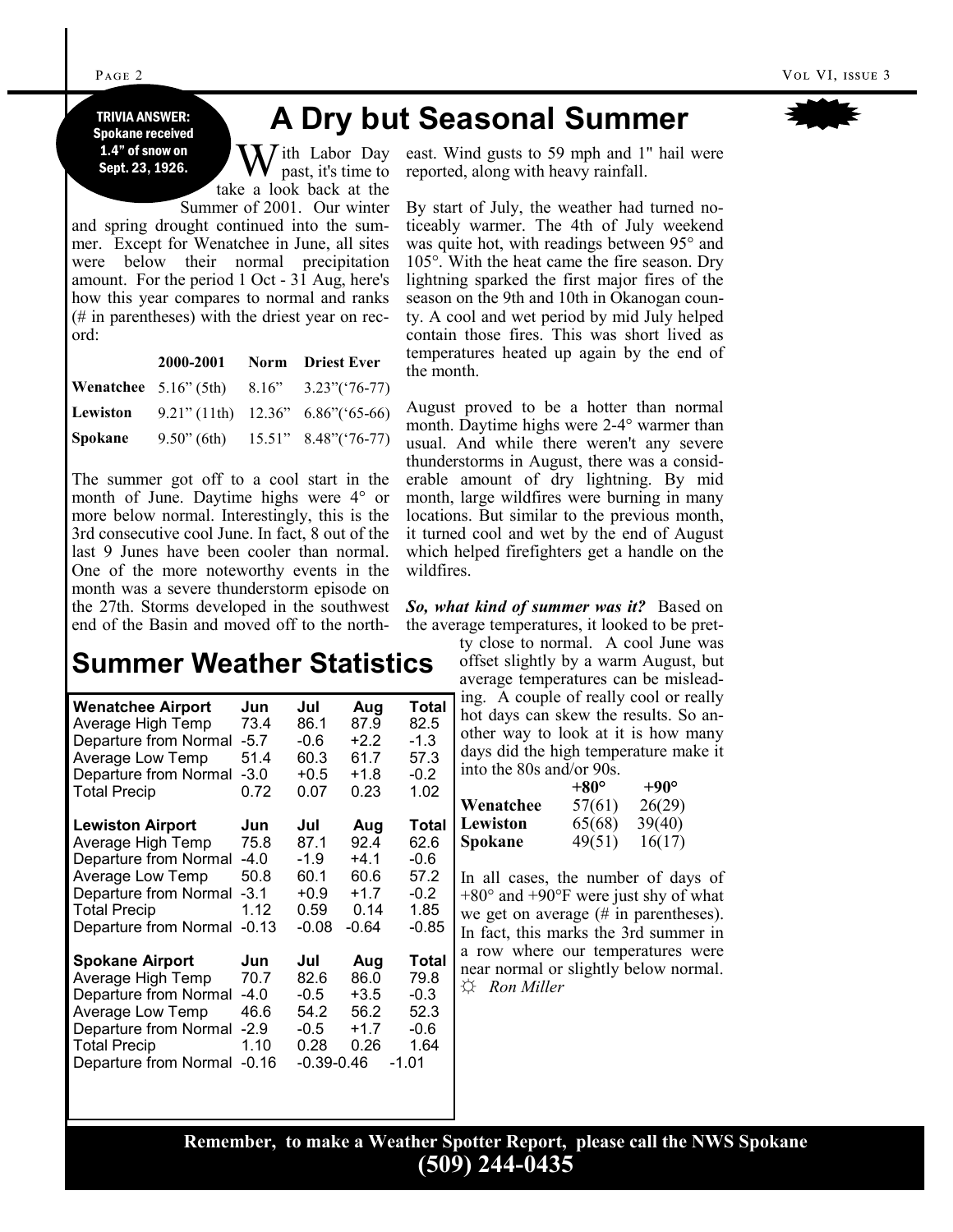## **Fire Season 2001 Heats up in the Inland NW**

The 2001 fire season in the Inland NW has lived up to the forecasts so far. Well below normal precipitation he 2001 fire season in the Inland NW has lived up to and snow pack over the winter and spring of 2000-2001 set the stage for very dry fuels, both small and large alike. Despite some sporadic rains this summer, dry and hot weather arrived in early July and remained through most of August.

NWS Spokane Incident Meteorologists (IMETs) Gary Bennett and Todd Carter have been busy since mid-June. IMETs are trained to travel to remote locations and give on-the-spot weather forecasts. Early this summer, on site assignments were mainly to pest spray projects, but this quickly gave way to July wildfires. The Spokane IMETs were quickly dispatched to the fire teams fighting the Libby Creek and Thirty Mile fires in Okanogan County.

The situation quieted down until early on the morning of Monday, August 13th when a well forecast dry lightning event started new fires across the region. Dry lightning, caused by high level thunderstorms that produce little if any rainfall but plenty of lightning, tracked along the Cascades into the Okanogan Valley and Highlands. Additional fires sparked up in north Idaho as well. By the following weekend, there were seven IMETs from across the West working on fires in the Inland NW, including Gary Bennett assigned to the Area Command Center in Wenatchee and Todd Carter on the Tonasket Complex.

It has been a busy fire season so far for the IMETs in the field and the staff at the Spokane NWS office. And with 4

-6 weeks still to go, it is likely that 2001 will go in the record books as one of the most memorable fire seasons across the region.☼ *John Livingston*



*Smoke plume from the Icicle Fire Complex near Leavenworth on August 17th.*

## **A Look Back - 10 years since FIRE STORM**

 $S$  trong winds with gusts as high as 62 mph swept across<br>the Inland Northwest on Wednesday, October  $16<sup>th</sup>$  $\Gamma$  trong winds with gusts as high as 62 mph swept across 1991. These winds were responsible for 92 separate wildland fires in Spokane, Stevens, Ferry, Okanogan, and Pend Oreille counties. One hundred and fourteen homes and numerous other structures were destroyed. One resident died attempting to escape the flames. As the fire fighters extinguished the flames, they were also on alert through the weekend when a similar high wind event was forecast for Monday, October 21<sup>st</sup>.

The weather pattern in 1991 started wet during the first half of the year. Spring rains through June contributed to the abundant growth of grasses in the summer months. Then September turned dry with no measurable rainfall for 41 days prior to the fires that ignited on October  $16<sup>th</sup>$ . Meanwhile, unseasonably warm temperatures were accompanied by low humidity, adding to the hazard presented by the cured grasses and dry fuels. This combination usually occurs during the summer months of fire season, but this late occurrence prolonged the season well into the fall. Fi-

#### *Autumn Outlook Autumn Outlook*

*For the period of September For the period of September through November 2001, expect* **t** *normal temperatures and near normal temperatures and precipitation for the Inland NW. precipitation for the Inland NW.* 

nally, a cold front dropped from Alaska on October 15<sup>th</sup> and brought rains to western Washington. East of the Cascades, this same front was accompanied by only high winds. Winds laden with

dust shielded many fires from quick discovery. Visibilities were reduced to almost zero with the wind blown aerosols of dust and eventually smoke.

Ponderosa pine and grasslands comprised 90% of the acreage burned. Its resin and needles are especially susceptible to fire because of their ease of ignition and burning intensity. The majority of the fires were started when winds blew down power lines or when trees or limbs fell into power lines. This caused numerous fires in a very short time, while the increased wind led to rapid fire growth and fire spread.

Fire events like this one have occurred for many years in the West, but now the fires are more disastrous because people have moved closer to the forest in "interface" areas. The Inland Northwest has experienced high population growth and development in its wildland interface areas since Fire Storm, but there has also been a tremendous amount of mitigation and planning to prevent a disaster of this caliber to happen again. Further more, it is important for homeowners and residents to take precautions and practice safe wildfire prevention around their homes. Visit *www.nfpa.org* and *www.firewise.org* for more background and information on Fire Storm and wildfire safety.  $\forall$